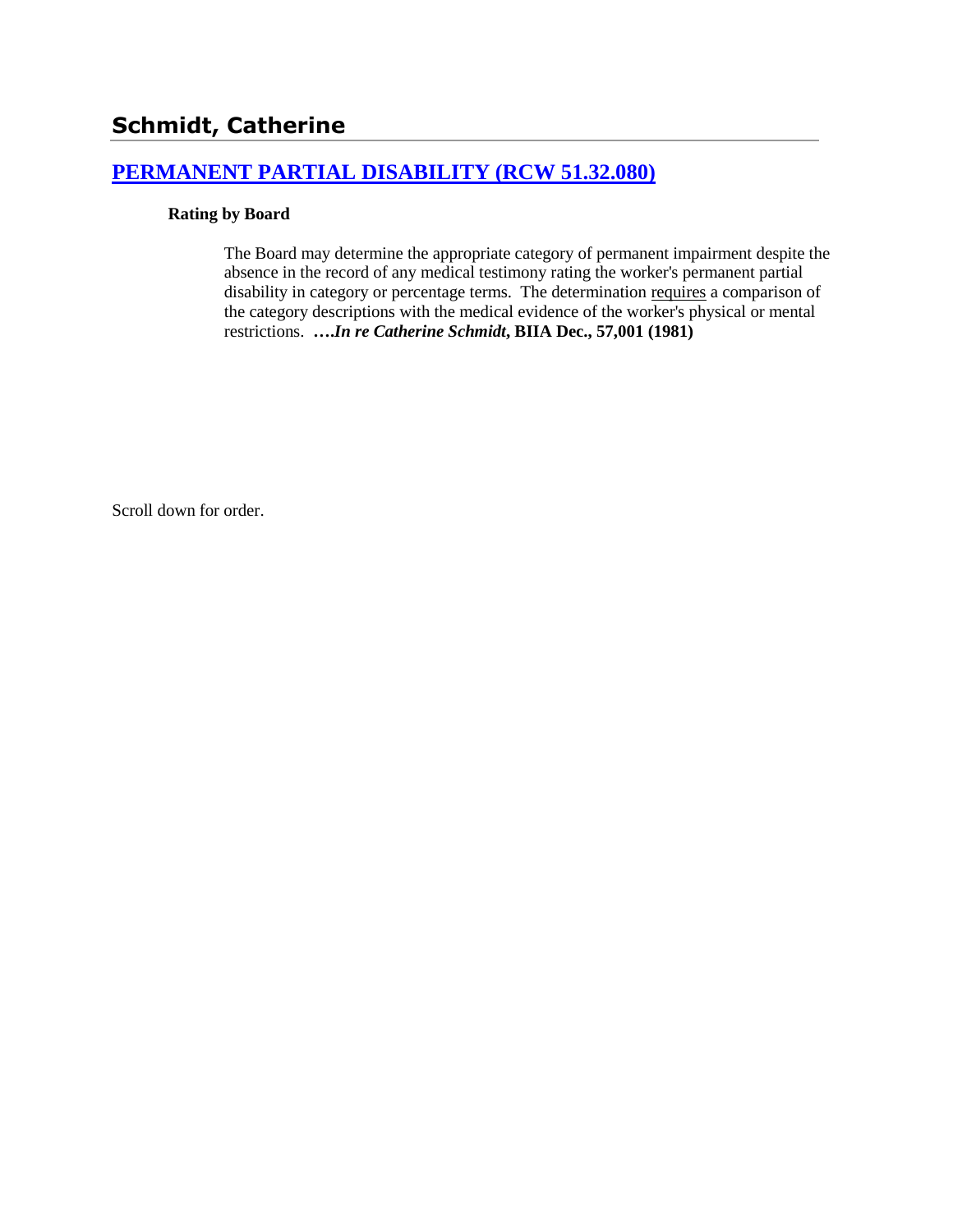#### **BEFORE THE BOARD OF INDUSTRIAL INSURANCE APPEALS STATE OF WASHINGTON**

**)**

**IN RE: CATHERINE SCHMIDT ) DOCKET NO. 57,001**

**CLAIM NO. G-857652 ) DECISION AND ORDER**

APPEARANCES:

Claimant, Catherine Schmidt, by Critchlow and Williams, per Kim Williams, David Williams and George A. Critchlow

Employer, Trader Pats, Inc., None

Department of Labor and Industries, by The Attorney General, per Robert C. Milhem and Stephen D. Phillabaum, Assistants

This is an appeal filed by the claimant on June 9, 1980, from an order of the Department of Labor and Industries dated April 10, 1980, which closed the claim with no permanent partial disability award. **REVERSED AND REMANDED**.

#### **DECISION**

Pursuant to RCW 51.52.104 and RCW 51.52.106, this matter is before the Board for review and decision on a timely Petition for Review filed by the claimant to a Proposed Decision and Order issued by a hearings examiner for this Board on January 15, 1981, in which the order of the Department dated April 10, 1980 was sustained.

The Board has reviewed the evidentiary rulings of the hearings examiner and finds that no prejudicial error was committed and said rulings are hereby affirmed.

The issue before us is the extent of the claimant's disability causally related to her industrial injury of February 20, 1976, as such disability existed on April 10, 1980. The evidence presented by the parties has been quite well summarized by the hearings examiner and need not be repeated in detail.

From our review of the record, we are satisfied the claimant sustained some organic brain damage as the result of the automobile accident. The claimant sustained other injuries which healed leaving no residual disability. Dr. Andrew G. Webster, a general surgeon, attended the claimant on the day of her accident. A diagnosis was made of a cerebral contusion, a bruise of the brain more severe than a concussion. Dr. Webster followed the claimant for a considerable period of time but referred her to Dr. William T. Sherman, a psychiatrist, in November of 1976 because of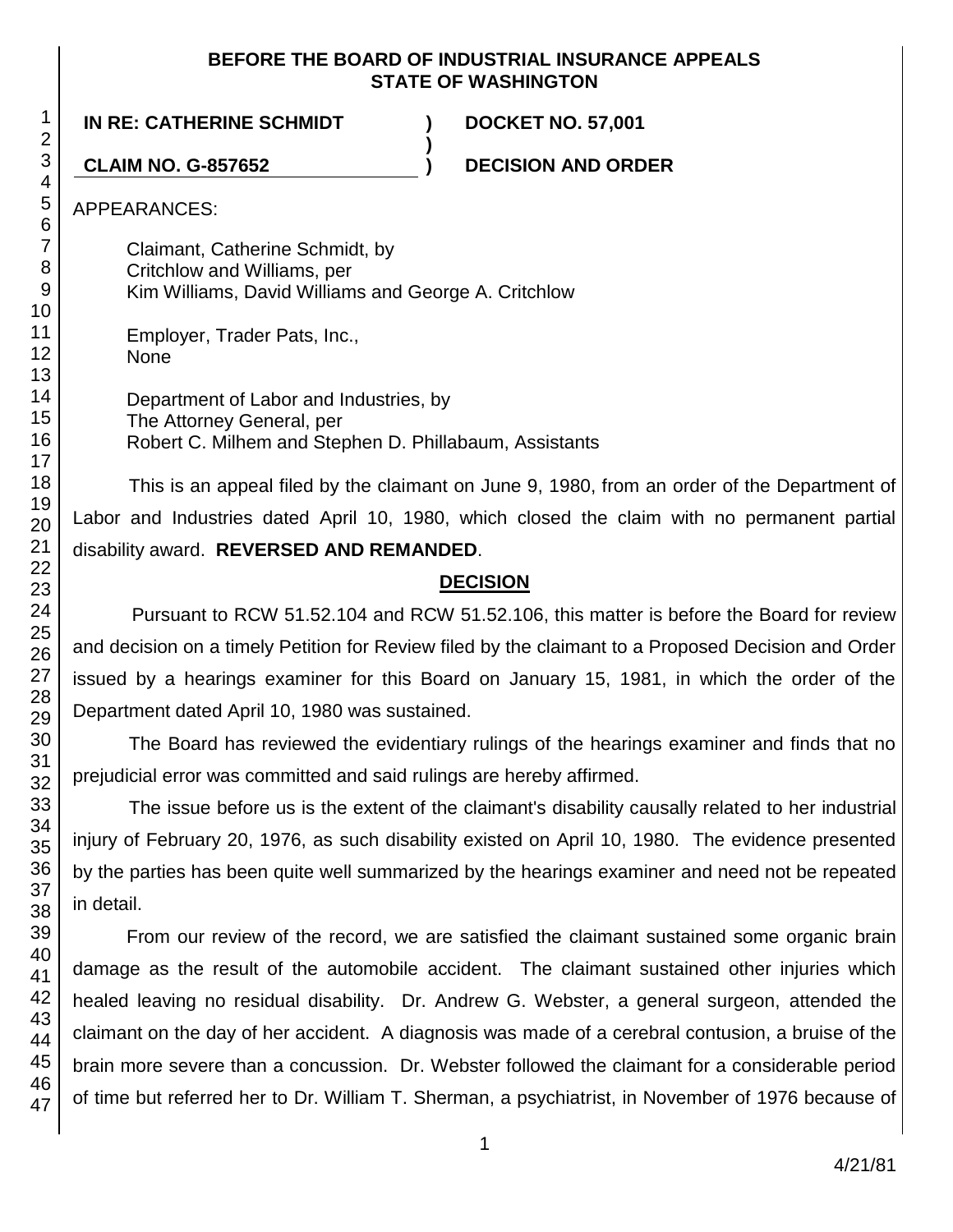her continuing mental problems. Based upon his own association and examinations of the claimant, together with a report from a psychologist, Dr. Sherman diagnosed a post-traumatic organic brain syndrome and a reactive depression (emotional instability) which were related to the industrial injury. Dr. Sherman testified the claimant had cognitive (intellectual or mental) difficulty, particularly in manipulation of numbers. It was his opinion that her ability to return to work which required manipulation of numbers would be significantly impaired and that her emotional instability would negatively affect her employment capabilities. He further felt that Ms. Schmidt would have difficulty in being responsive quickly and alertly involving nearly any type of sophisticated abstraction.

The claimant does not complain of symptoms from the lacerations and pelvic fracture which she sustained, but does complain of other factors which resulted from her brain damage. She testified she "flipped-out" easily, got over-wrought and angry, got nervous and lost perspective of where she was and would stare off into space as if she were hypnotized and could not pull herself back. Additionally, she testified her memory for handling numbers was short and that when she tried to attend a bookkeeping school she was unable to mentally retain formulas necessary for successful completion.

Nowhere in the record did either Dr. Webster nor Dr. Sherman attempt to give a percentage rating reflecting the extent of the claimant's permanent impairment of mental health. Neither did any physician attempt to describe the claimant's psychiatric limitations within the categories for evaluating permanent impairment, WAC 296-206-20-330 and WAC 296-20-340. It does appear from the record that no further treatment would likely improve the claimant's occupational potential and her condition must be considered fixed.

If we were to accept and rely upon the opinions of Dr. Issac Lawless who was called to testify to the results of a single examination conducted March 25, 1980, it would be clear the claimant should not be entitled to any compensation for disability for her injury. Yet we are aware that having seen the claimant on a more extensive basis, Dr. Sherman and Dr. Webster are in preferred positions to evaluate the impact of the claimant's industrial injury upon her permanent metal health. Groff v. Department of Labor and Industries, 65 Wn. 2d 35 (1964). The claimant was able to function quite consistently in employment in her private life prior to the industrial injury. It would not appear that she had any pre-existing permanent impairment which could be equated to a psychiatric partial disability prior to her industrial injury. There being no prior disability, it is not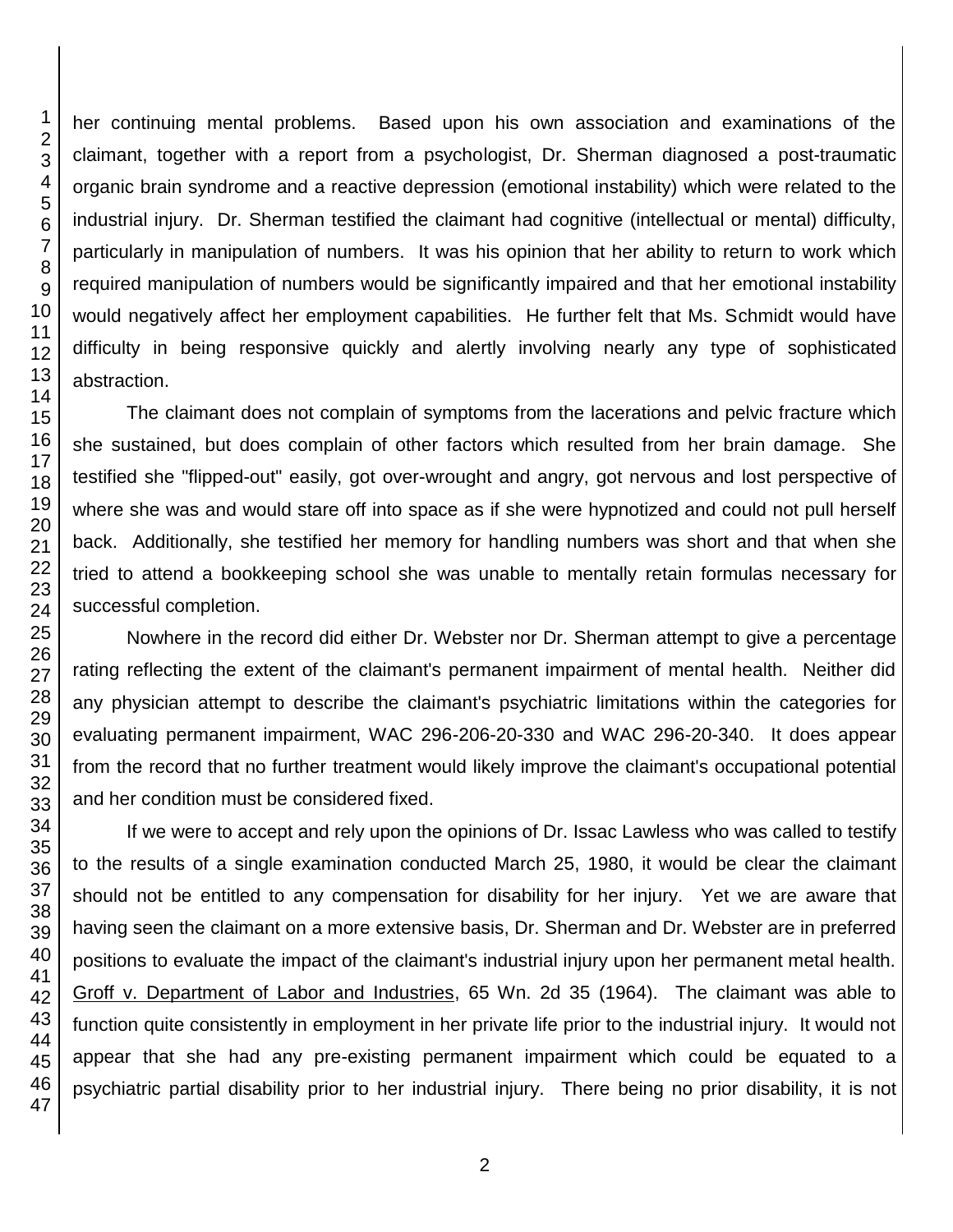important that neither Dr. Webster nor Dr. Sherman attempted to segregate the claimant's pre-injury psychiatric status from that of her post-injury psychiatric status causally related to the injury. cf. Orr v. Department of Labor and Industries, 10 Wn. App. 697 (1974).

We must now turn our attention to whether the opinions of Dr. Sherman together with the observations of Dr. Webster provide a sufficient basis for us to conclude that the claimant suffers from a permanent partial disability for impairment in her mental health. Prior to October 1, 1974 when the current system for evaluating unspecified partial disabilities was adopted, it was common to see permanent partial disability ratings expressed in terms of a percentage of the maximum allowed for unspecified disabilities or simply a percentage as compared to total bodily impairment. See, for example e.g., Page v. Department of Labor and Industries, 52 Wn. 2d 706 (1958), and Johnson v. Department of Labor and Industries, 88 Wn. 2d 844 (1977). However, with the inception of the category system for rating permanent impairments, percentage ratings became less material. See WAC 296-20-220(1)(e), Rule 5 and WAC 296-20-670(1)(a), Rule 1.

We believe that the system for evaluating unspecified disabilities as compared to total bodily impairment for injuries occurring on or after October 1, 1974 does not encourage, much less require, physicians who testify before this Board in such cases to state their opinions regarding disability in terms of a percentage of total bodily impairment. It is entirely appropriate, and we commonly observe, medical witnesses' testimony to be couched in terms of the category of permanent impairment which they feel is appropriate. Yet we cannot see that the failure of an expert witness to testify in the language of the statute or administrative rule is fatal to establishing a prima facie case. See Anthis v. Department of Labor and Industries, 16 Wn. App. 335 (1976) and Coleman v. Prosser Packers, 19 Wn. App. 616 (1978).

The critical question is whether this Board has authority to evaluate and weigh testimonial evidence devoid of both the percentage and category rating and determine if an award for permanent partial disability should be made. We note that in Dowell v. Department of Labor and Industries, 51 Wn. 2d 428, the court found that the question of the extent of partial disability is ultimately for the trier of fact. In addition, we discern it to be the law of this state to be that the trier of fact must award compensation for permanent partial disability on the basis of medical testimony regarding bodily function loss, whether physical or psychological, and that such awards must be within the "range" of expert testimony. Ellis v. Department of Labor and Industries, 88 Wn. 2d 844 (1977).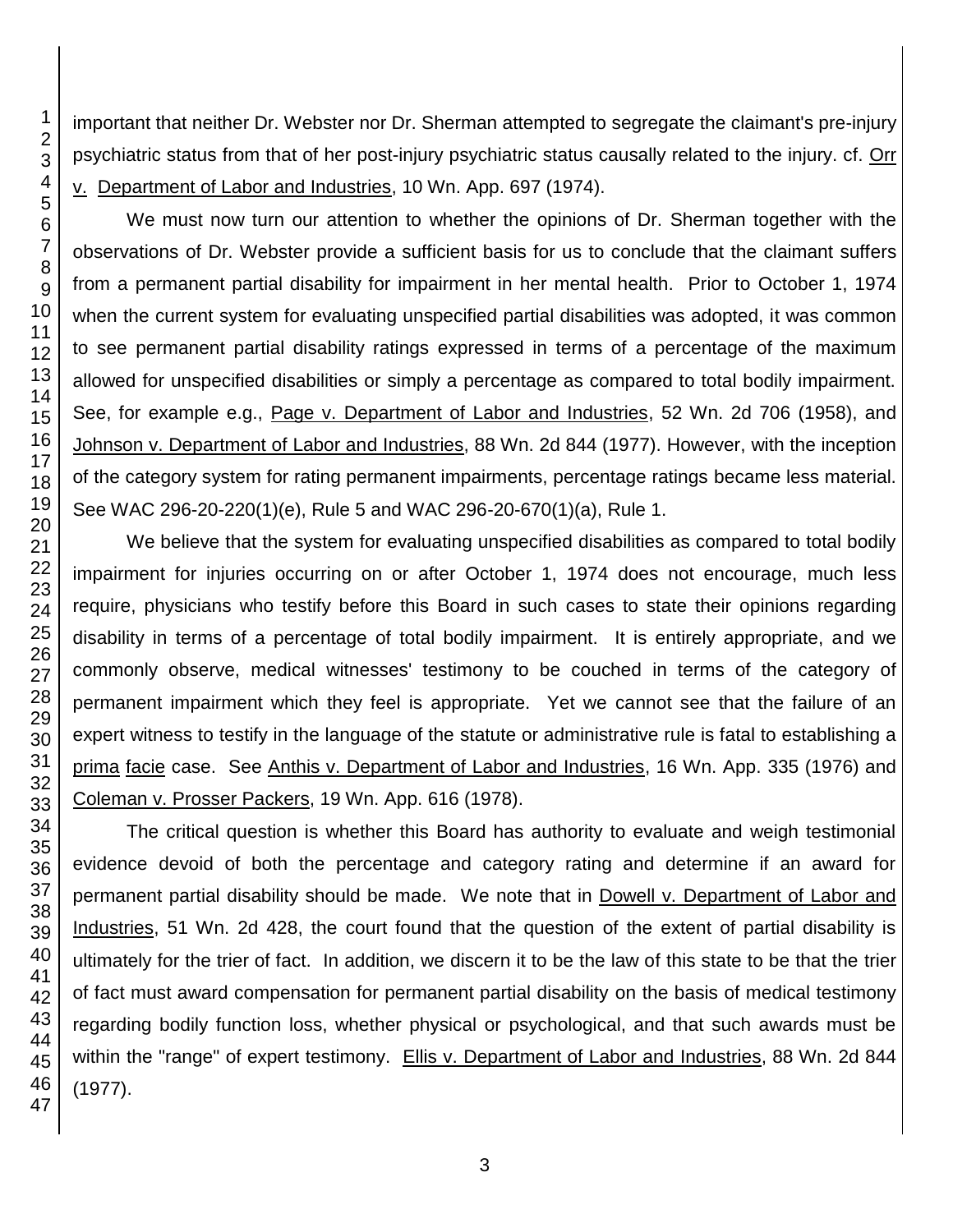Still, given the current scheme for rating permanent impairments for injuries occurring on or after October 1, 1974, we do not believe the law requires that such "range" be stated in terms of percentage of disability or replaced by a physician within any single category or continuum of categories as reflected in the Administrative Code. We believe it is sufficient for the trier of fact to rely upon a description of impairments and restrictions in its deliberations and align those restrictions with the framework of the existing categories for evaluating permanent impairment. In short, we believe this Board may compare the category descriptions with the record evidence, descriptive of physical or mental restrictions, and choose the category which those restrictions most closely resemble. In so doing, we believe the permanent partial disability award which would follow would fall within the range of expert testimony which case law requires.

With respect to the claimant in this appeal, we turn to WAC 296-20-340 and observe that the evidence in the record before us reveals the claimant to be subject to more than just "nervousness, irritability, worry or lack of motivation" which is described by Category I. Category II in total describes an impairment of mental health that would be represented by:

> "Any and all permanent worsenings of preexisting personality traits or character disorders where aggravation of preexisting personality trait or character disorder is the major diagnosis; mild loss of insight, mildly deficient judgment, or rare difficulty in controlling behavior, anxiety with feeling of tension that occasionally limit activity; lack of energy or mild apathy with malaise; brief phobic reactions under usually avoidable conditions; mildly unusual and overly rigid responses that cause mild disturbance in personal or social adjustment; rare and usually selflimiting psycho-physiological reactions; episodic hysterical or conversion reactions with occasional self-limiting losses of physical functions; a history of misinterpreted conversations or events, which is not a preoccupation; is aware of being absentminded, forgetful, thinking slowly occasionally or recognizes some unusual thoughts; mild behavior deviations not particularly disturbing to others; shows mild over-activity or depression; personal appearance is mildly unkempt. Despite such features, productive activity is possible most of the time. If organicity is present, some difficulty may exist with orientation; language skills, comprehension, memory; judgment; capacity to make decisions; insight; or unusual social behavior; but the patient is able to carry out usual work day activities unassisted."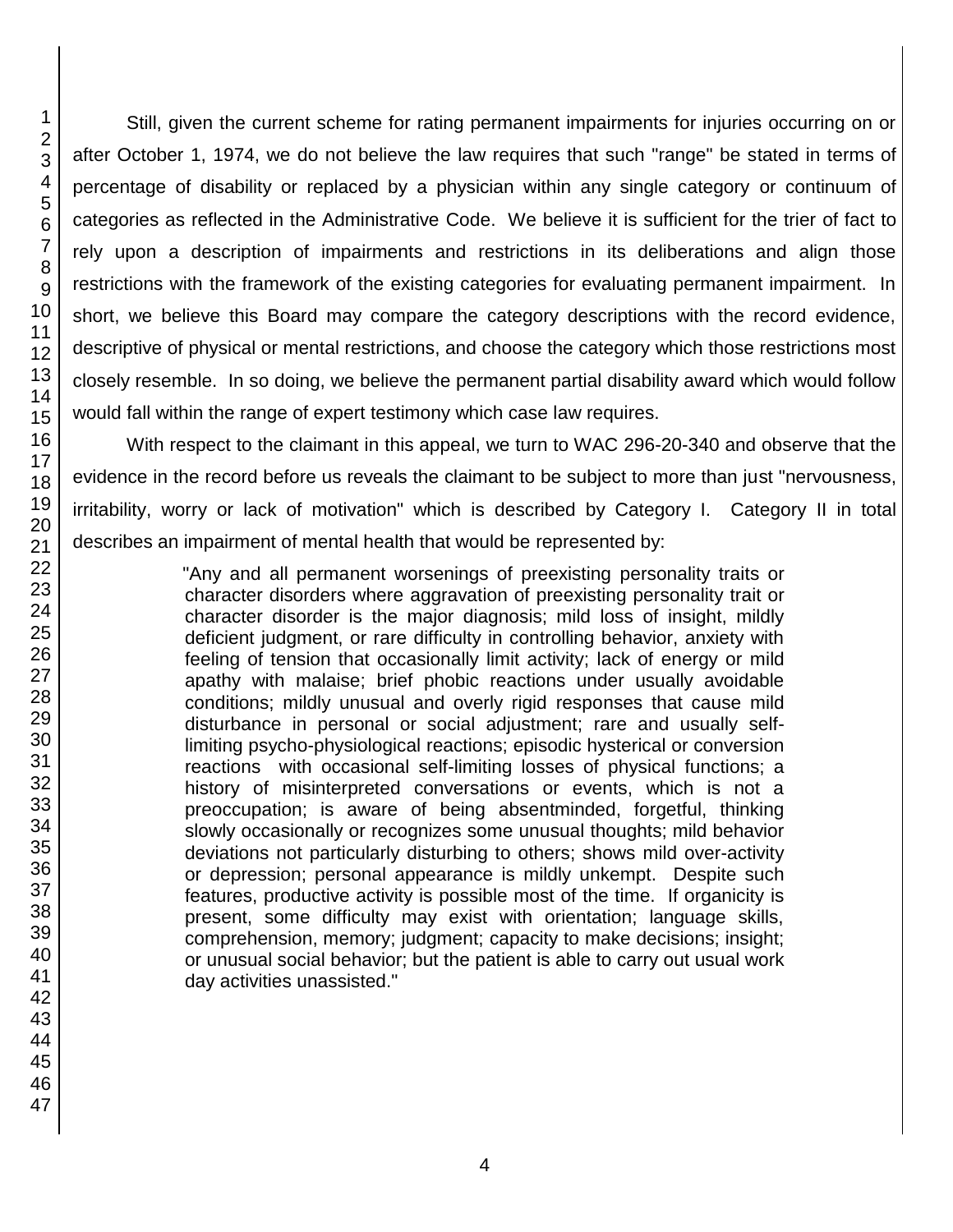45 46 47

The majority concludes that the preponderance of evidence in the record before us reflects the claimant's permanent impairment related to the injury to fall within the description of above quoted, especially with respect to the claimant being aware of being absent-minded, forgetful, thinking slowly occasionally and recognizing some unusual thoughts. Given this state of affairs, we believe the claimant is entitled to an award for permanent partial disability reflective of that condition.

#### **FINDINGS OF FACT**

After a thorough review of the entire record, the Board finds as follows:

- 1. On March 8, 1976, an accident report was received by the Department of Labor and Industries alleging the claimant had sustained an injury while employed by Trader Pats, Inc., on February 20, 1976. The claim was accepted, medical treatment provided, time-loss compensation paid, and on April 10, 1980 the Department closed the claim with no award for a permanent partial disability. On June 6, 1980, the claimant filed a notice of appeal with the Board of Industrial Insurance Appeals who issued an order on June 23, 1980, granting the appeal and directing that proceedings be had on the issues raised by the appeal.
- 2. On February 20, 1976, while driving a vehicle for her employer, the claimant was involved in a collision which resulted in multiple abrasions, cuts and a cerebral contusion together with a fractured pubic rami.
- 3. As of April 10, 1980, the claimant was suffering from a post-traumatic organic brain syndrome with reactive depression (emotional instability), more particularly manifested by cognitive difficulty particularly in the manipulation of numbers.
- 4. As of April 10, 1980, the claimant's condition was fixed and her permanent partial disability resulting from the industrial injury was then consistent with Category II of WAC 296-20-340, Categories for Evaluation of Permanent Impairments of Mental Health.
- 5. As of April 10, 1980, the claimant was not precluded from gainful employment on a reasonably continuous basis by the residuals of the industrial injury of February 20, 1976.

### **CONCLUSIONS OF LAW**

The Board having made the foregoing findings of fact, now concludes as follows:

- 1. The Board of Industrial Insurance Appeals has jurisdiction of the parties and the subject matter of this appeal.
- 2. The order of the Department of Labor and Industries dated April 10, 1980, closing the claim with no permanent partial disability award is incorrect and should be reversed, and this claim remanded to the Department of Labor and Industries with direction to pay the claimant a permanent partial disability award reflective of Category II of WAC 296-